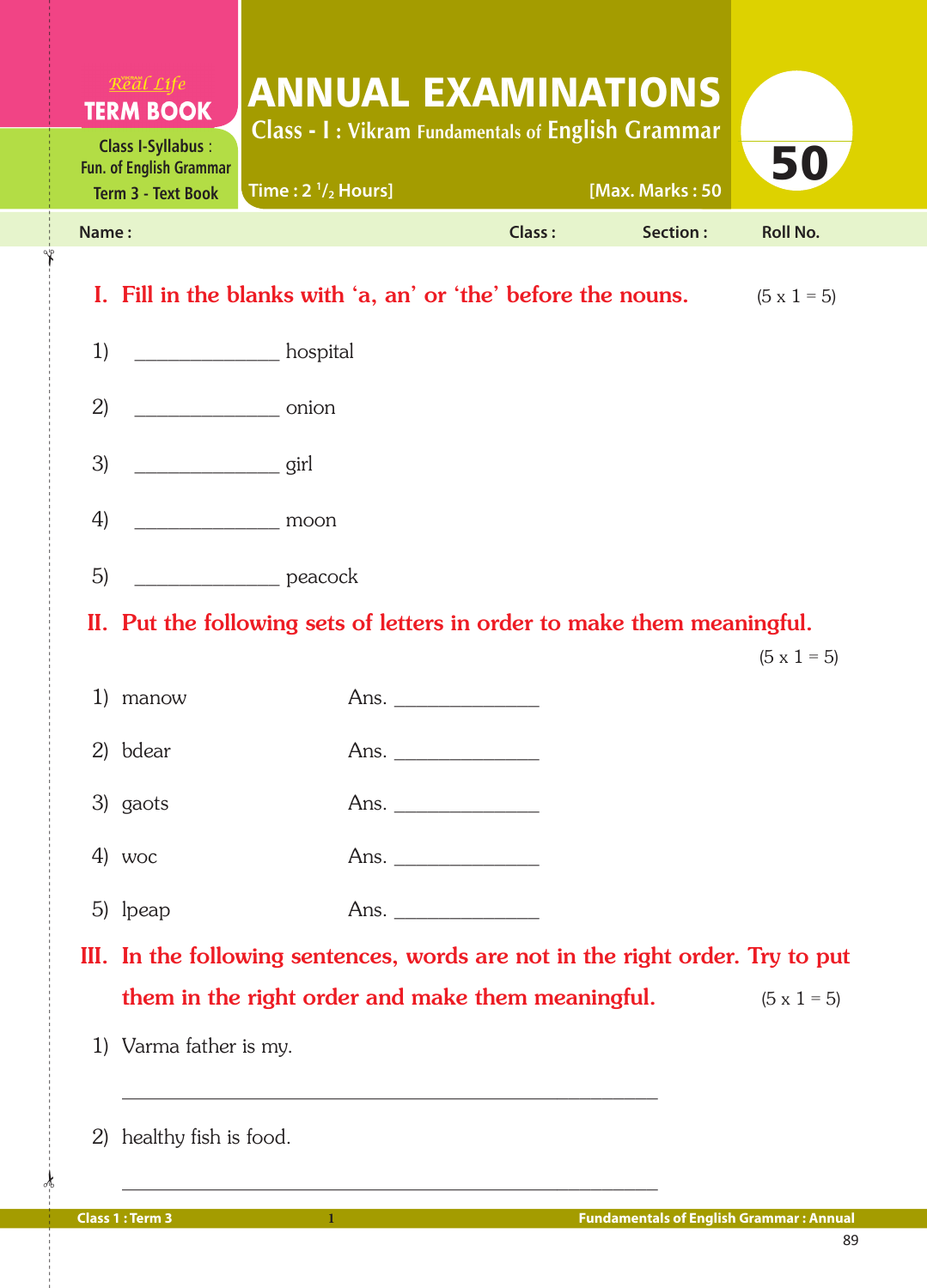3) good is a boy Ashok.

4) Apple sweet is

5) your do homework.

 IV. Study the sentences. They have a full stop ( . ), question mark ( ? ) or exclamatory mark ( ! ). Write the sentences again with the correct **mark.** (5 x 1 = 5)

| 1) How do you do            |  |
|-----------------------------|--|
| 2) Sita is very intelligent |  |
| 3) Where is your brother    |  |
| 4) The sky is blue          |  |

 $\mathcal{L} = \{ \mathcal{L} \mid \mathcal{L} \text{ and } \mathcal{L} \text{ and } \mathcal{L} \text{ and } \mathcal{L} \text{ and } \mathcal{L} \text{ and } \mathcal{L} \text{ and } \mathcal{L} \text{ and } \mathcal{L} \text{ and } \mathcal{L} \text{ and } \mathcal{L} \text{ and } \mathcal{L} \text{ and } \mathcal{L} \text{ and } \mathcal{L} \text{ and } \mathcal{L} \text{ and } \mathcal{L} \text{ and } \mathcal{L} \text{ and } \mathcal{L} \text{ and } \mathcal{L} \text{ and } \mathcal{L$ 

 $\overline{\phantom{a}}$  , and the contract of the contract of the contract of the contract of the contract of the contract of the contract of the contract of the contract of the contract of the contract of the contract of the contrac

 $\overline{\phantom{a}}$  , and the contract of the contract of the contract of the contract of the contract of the contract of the contract of the contract of the contract of the contract of the contract of the contract of the contrac

5) The old man is an officer

- V. Some sentences are given here. In every sentence one word is missing. Three words are given, choose it and write the right word.  $(5 \times 1 = 5)$
- 1) Flowers smell \_\_\_\_\_\_\_\_\_\_\_\_\_\_ (sweet, hot, white) 2) We \_\_\_\_\_\_\_\_\_\_\_ in the river. (sit, swim, dance) 3) Sunday is \_\_\_\_\_\_\_\_\_\_ (holiday, festival, prayer) 4) \_\_\_\_\_\_\_\_\_\_\_ bring us rain. (sky, clouds, winds) 5) Birds in the air. (fly, run, walk)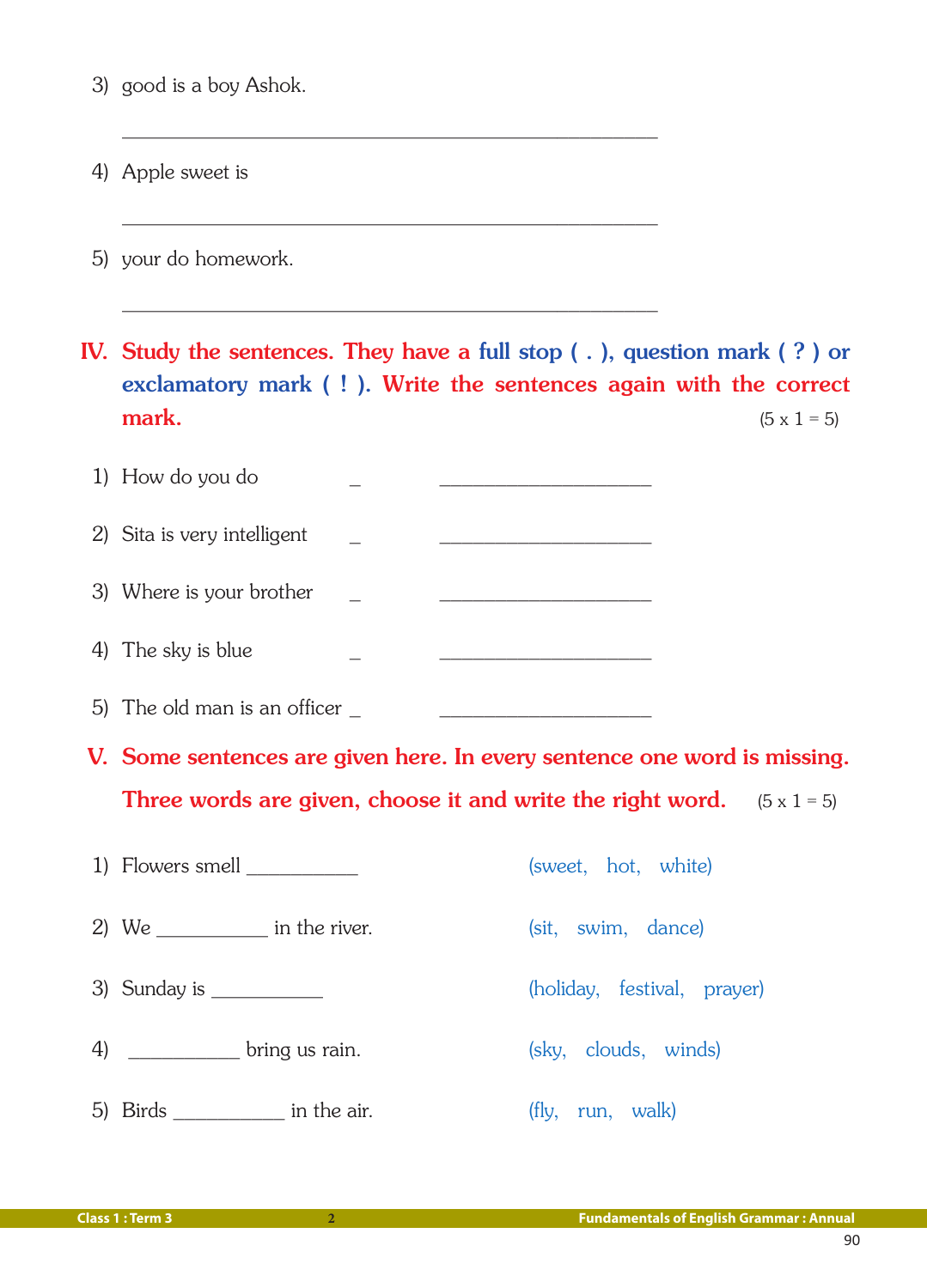| VI. Use $am / is / are$ in the following sentences.    | $(5 \times 1 = 5)$ |
|--------------------------------------------------------|--------------------|
| 1) These shoes _____________ theirs.                   |                    |
| 2) He $\_\_\_\_\_\_\_\_\$ my uncle.                    |                    |
| 3) The stars _____________ bright.                     |                    |
| 4) He $\frac{1}{\sqrt{2\pi}}$ a great writer.          |                    |
| 5) $I$ ________________ a young boy.                   |                    |
| VII. Complete the following sentences with was / were. | $(5 \times 1 = 5)$ |
| 1) We $\frac{1}{\sqrt{1-\frac{1}{2}}}\$ kind to them.  |                    |
| 2) He $\_\_\_\_\_\_\_\$ very proud.                    |                    |
| 3) They ________________ at work.                      |                    |
| 4) They ______________ silent.                         |                    |
| 5) She $\_\_\_\_\_\$ a doctor.                         |                    |
| VIII. Use has / have / had in the following sentence.  | $(5 \times 1 = 5)$ |
| 1) $I$ ______________ two brothers.                    |                    |
| 2) February _____________ twenty eight days only.      |                    |
| 3) Elephants ____________ big ears.                    |                    |
| 4) They _________________ a holiday yesterday.         |                    |
|                                                        |                    |
|                                                        |                    |

 $\frac{1}{2}$ 

✁